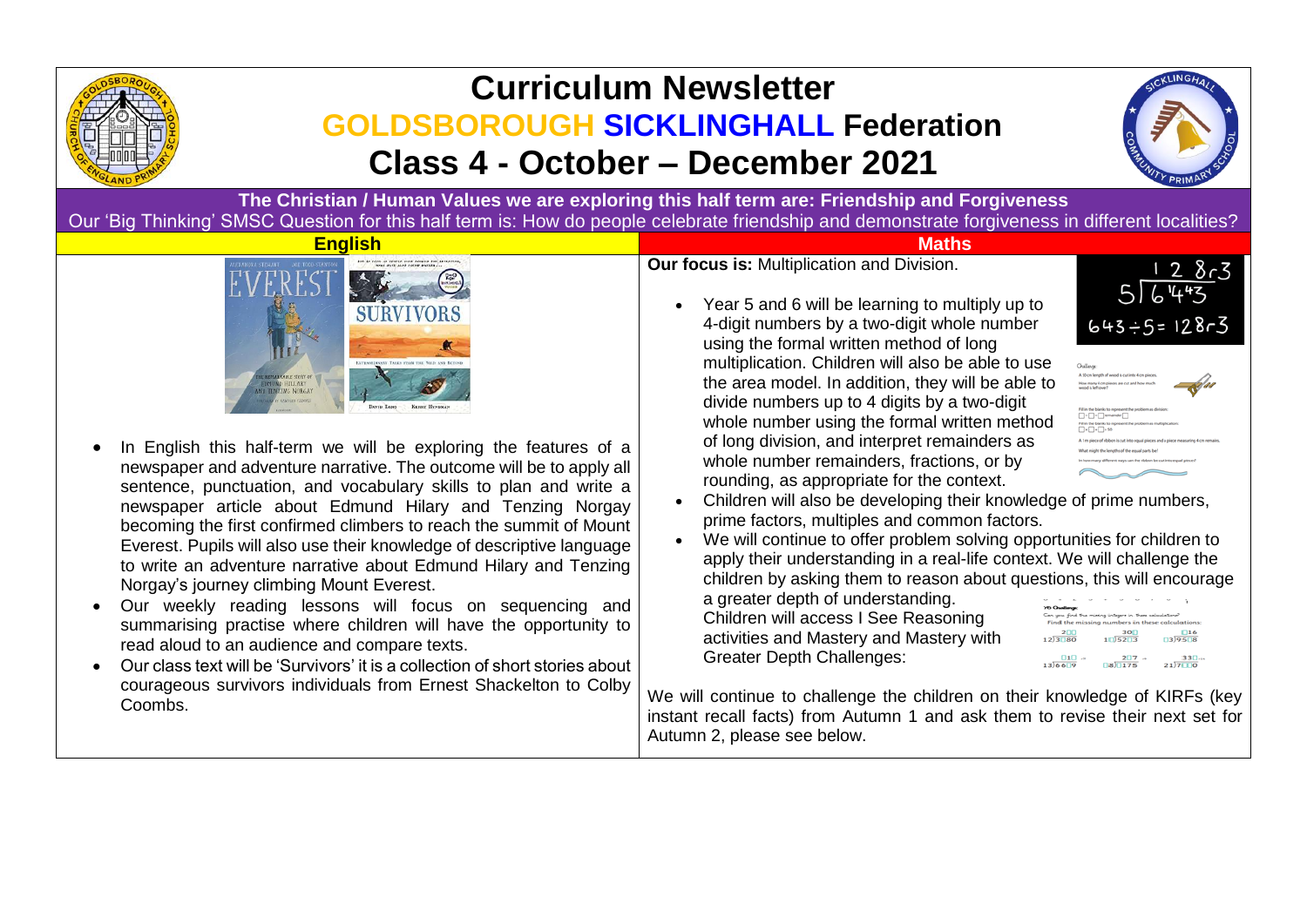| How can I help?                                                            | How can I help?              | <b>KIRF Target - Autumn Term 2</b>                    |
|----------------------------------------------------------------------------|------------------------------|-------------------------------------------------------|
| Children to Read for a minimum of 15 minutes reading every night (logged   | <b>Regular use of Times</b>  | Year 5 - I know the multiplication and division facts |
| by the children and noted in their Planner).                               | <b>Table Rock Stars will</b> | for all times tables up to $12 \times 12$             |
| Children have a read theory login (in planners). Read theory helps pupils  | support children's rapid     | Year 6- I can identify common factors of a pair of    |
| develop their reading comprehension. Children should be completing a       | recall of key facts. Short,  |                                                       |
| couple of reading theory comprehensions a week at home.                    | regular practise of the      | numbers                                               |
|                                                                            | KIRFS, in relation to a      |                                                       |
| Recommended Reads: King of the Cloud Forests by Michael Morpurgo,          | day to day activity will     | Please see attached KIRF target letter for a          |
| Echo Mountain by Lauren Wolk, The Brockenspectre by Linda Newbery,         | also support rapid recall.   | complete list of revision targets and if you would    |
| When the mountains roared by Jess Butterworth and Dragon Mountain by       | (E.g. scaling the number     | like any support or ideas on how to further support   |
| Katie and Kevin Tsang.                                                     | of eggs when baking)         | embedding these targets please just ask.              |
|                                                                            | <b>Useful Websites:</b>      |                                                       |
|                                                                            | www.topmarks.co.uk           |                                                       |
|                                                                            | https://www.iseemaths.c      |                                                       |
| <b>What are summarising skills?</b>                                        | om/lessons56/ (supports      |                                                       |
|                                                                            | pupils reasoning and         |                                                       |
|                                                                            | problem solving)             |                                                       |
| Fluency - reading the text quickly and accurately $-$ we are aiming for 90 | https://www.bbc.co.uk/bit    |                                                       |
| words per minute of an age-appropriate text.                               | esize/subjects/z826https:    |                                                       |
|                                                                            | //nrich.maths.org/13786n     |                                                       |
| Summarising- To be able to summarise the main ideas from a text.           | 39 (supports pupils          |                                                       |
|                                                                            | reasoning and problem        |                                                       |
| What happened after__?<br>$\bullet$                                        | solving)                     |                                                       |
| Can you summarise the text in three sentences?                             | https://www.educationqui     |                                                       |
| Can you number these events 1-5 in the order they happened?<br>$\bullet$   | zzes.com/ks2/maths/          |                                                       |
| What is the main point of this paragraph?<br>$\bullet$                     | (has quizzes for each        |                                                       |
| What is the main message/theme?                                            | national curriculum          |                                                       |
| What does the first/last part of the text focus on?                        | objective for each year      |                                                       |
|                                                                            | group)                       |                                                       |
|                                                                            |                              |                                                       |
|                                                                            |                              |                                                       |
| Spelling: Learn the list of spellings which are given to the children each |                              |                                                       |
| half-term. The patterns change every week. The children should also be     |                              |                                                       |
| practicing their Year 5 and 6 statutory words, these can be found in their |                              |                                                       |
| planners.                                                                  |                              |                                                       |
|                                                                            |                              |                                                       |
|                                                                            |                              |                                                       |
|                                                                            |                              |                                                       |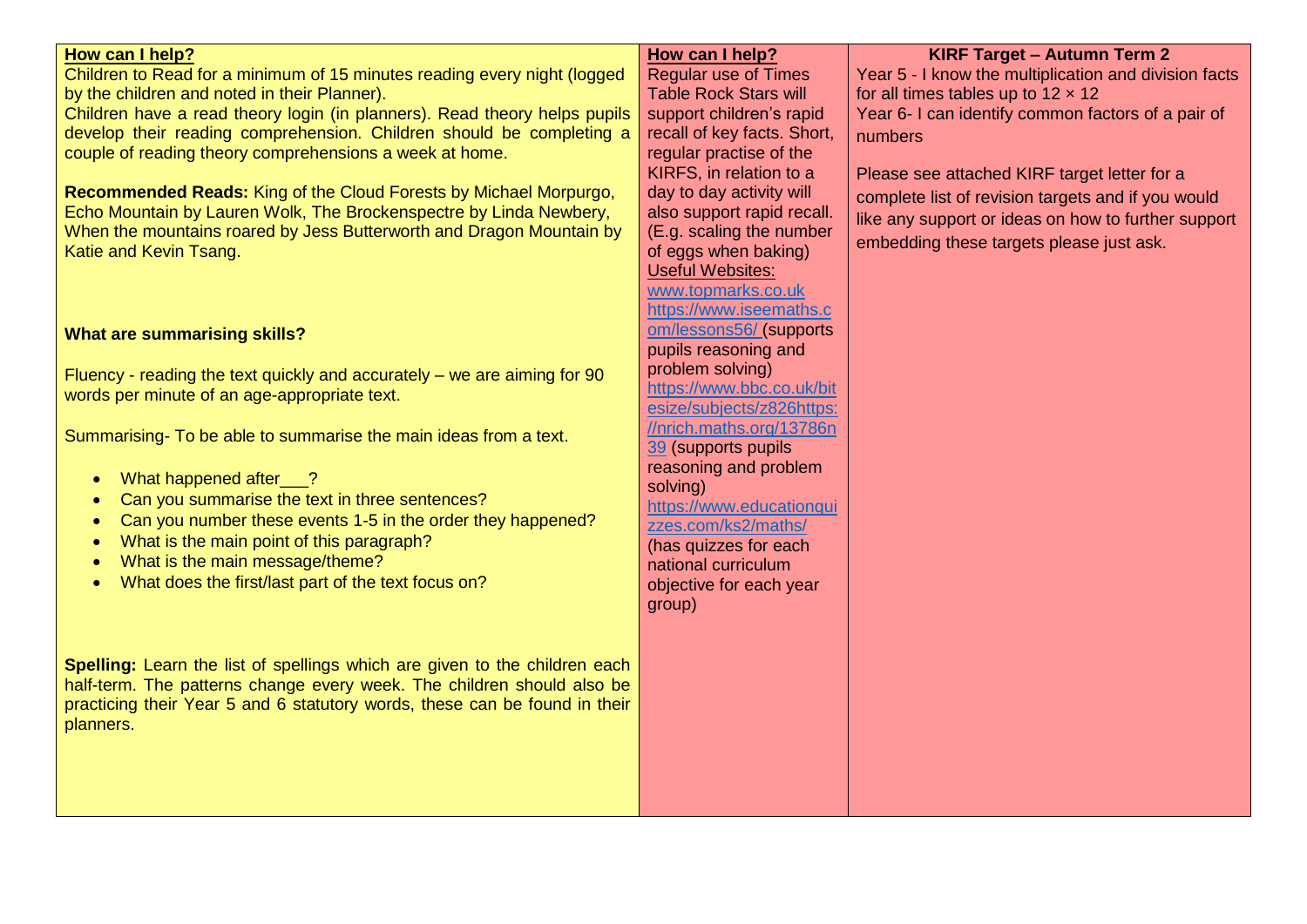|                                                                                                                                                                                                                                                                                                                                                                                                                                                                                                                                                                                                                                                                                                                                                                                                                                                                                                                                                                                                                                                                                                                                                                                                          | <b>Curriculum: Key Skills, Knowledge and Enrichment</b>                                                                                                                                                                                                                                                                                                                                                                                                                                                                                                                                                                                                                                                                                                                                                                                                                                                                                                                                                                          |                                                                                                                                                                                                                                                                                                                                                                                                                                                                                    |  |
|----------------------------------------------------------------------------------------------------------------------------------------------------------------------------------------------------------------------------------------------------------------------------------------------------------------------------------------------------------------------------------------------------------------------------------------------------------------------------------------------------------------------------------------------------------------------------------------------------------------------------------------------------------------------------------------------------------------------------------------------------------------------------------------------------------------------------------------------------------------------------------------------------------------------------------------------------------------------------------------------------------------------------------------------------------------------------------------------------------------------------------------------------------------------------------------------------------|----------------------------------------------------------------------------------------------------------------------------------------------------------------------------------------------------------------------------------------------------------------------------------------------------------------------------------------------------------------------------------------------------------------------------------------------------------------------------------------------------------------------------------------------------------------------------------------------------------------------------------------------------------------------------------------------------------------------------------------------------------------------------------------------------------------------------------------------------------------------------------------------------------------------------------------------------------------------------------------------------------------------------------|------------------------------------------------------------------------------------------------------------------------------------------------------------------------------------------------------------------------------------------------------------------------------------------------------------------------------------------------------------------------------------------------------------------------------------------------------------------------------------|--|
| <b>Topic - Geography</b>                                                                                                                                                                                                                                                                                                                                                                                                                                                                                                                                                                                                                                                                                                                                                                                                                                                                                                                                                                                                                                                                                                                                                                                 | <b>Science - Materials</b>                                                                                                                                                                                                                                                                                                                                                                                                                                                                                                                                                                                                                                                                                                                                                                                                                                                                                                                                                                                                       | P.E                                                                                                                                                                                                                                                                                                                                                                                                                                                                                |  |
| <b>Our focus is: Mountains</b><br>Skills / Knowledge to be<br>developed: Over the course of<br>this term, the children will be<br>exploring how mountains are<br>formed, finding out about the<br>five main types of mountain and<br>looking at examples of each<br>from around the world. This<br>knowledge will be further<br>developed through a visit from the chair of the<br>National Geological Society. The children will also<br>be learning about the mountain ranges and highest<br>peaks in Europe; the highest peaks in the world<br>(both above and under water) and the highest peak<br>in our solar system! The children will also have the<br>opportunity to explore how the tourist industry<br>impacts the mountain environment and the people<br>who<br>live.<br>there.<br><b>Greater Depth Challenges:</b><br>Children will be able to name and locate the<br>countries of Europe on a map. They will also be<br>expected to draw comparisons between mountain<br>ranges and give specific examples of where<br>tourism has had both positive and negative<br>consequences for the environment and those who<br>live there.<br><b>Applied through:</b><br>Geography/English / Maths | <b>Our focus is: Forces</b><br>Skills / knowledge to be developed: children<br>will learn that unsupported objects fall towards the<br>Earth because of the force of gravity acting<br>between the Earth and the falling object. They will<br>identify the effects of air resistance, water<br>resistance and friction, that act between moving<br>surfaces and learn to recognise that some<br>mechanisms including levers, pulleys and gears<br>allow a smaller force to have a greater effect.<br>Greater Depth Challenges: Children will be<br>challenged to further explore and explain their<br>hypotheses using subject specific vocabulary using<br>concept cartoons and challenge questions<br>Which will reach Earth first if<br>dropped from the same<br>The Scientific Method<br>height: 1kg of feathers or<br>1kg of steel? (explain<br>concepts)<br>Thus at the att<br><b>Applied through:</b><br>Discussing, understanding and explaining the<br>concepts in detail. Investigations and conducting<br>fair tests. | <b>Our focus is: Rugby</b><br>Skills / knowledge to<br>be developed: Children will learn to apply their<br>learning into game situations developing their<br>knowledge of tactics. Additionally, children<br>will develop their leadership skills by leading<br>activities for others.<br>Greater Depth Challenges: Children will be able<br>to play in a range of positions and know how to<br>contribute when attacking and defending.<br><b>Applied through:</b><br>P.E lessons |  |
| How can I help? Look at an atlas with your child<br>and discuss the European mountain ranges with<br>them.<br>What do they know about the positive and<br>negative impact of tourism on a specific location?                                                                                                                                                                                                                                                                                                                                                                                                                                                                                                                                                                                                                                                                                                                                                                                                                                                                                                                                                                                             | How can I help? Discuss everyday examples of<br>Forces – push and pull. What happens in tug of<br>war or when a toy car is being pushed along the<br>ground.                                                                                                                                                                                                                                                                                                                                                                                                                                                                                                                                                                                                                                                                                                                                                                                                                                                                     | How can I help?<br>Please ensure that children have PE kit (including<br>trainers) for the whole week as other indoor and<br>outdoor sessions might take place at alternative<br>times.                                                                                                                                                                                                                                                                                            |  |
|                                                                                                                                                                                                                                                                                                                                                                                                                                                                                                                                                                                                                                                                                                                                                                                                                                                                                                                                                                                                                                                                                                                                                                                                          |                                                                                                                                                                                                                                                                                                                                                                                                                                                                                                                                                                                                                                                                                                                                                                                                                                                                                                                                                                                                                                  |                                                                                                                                                                                                                                                                                                                                                                                                                                                                                    |  |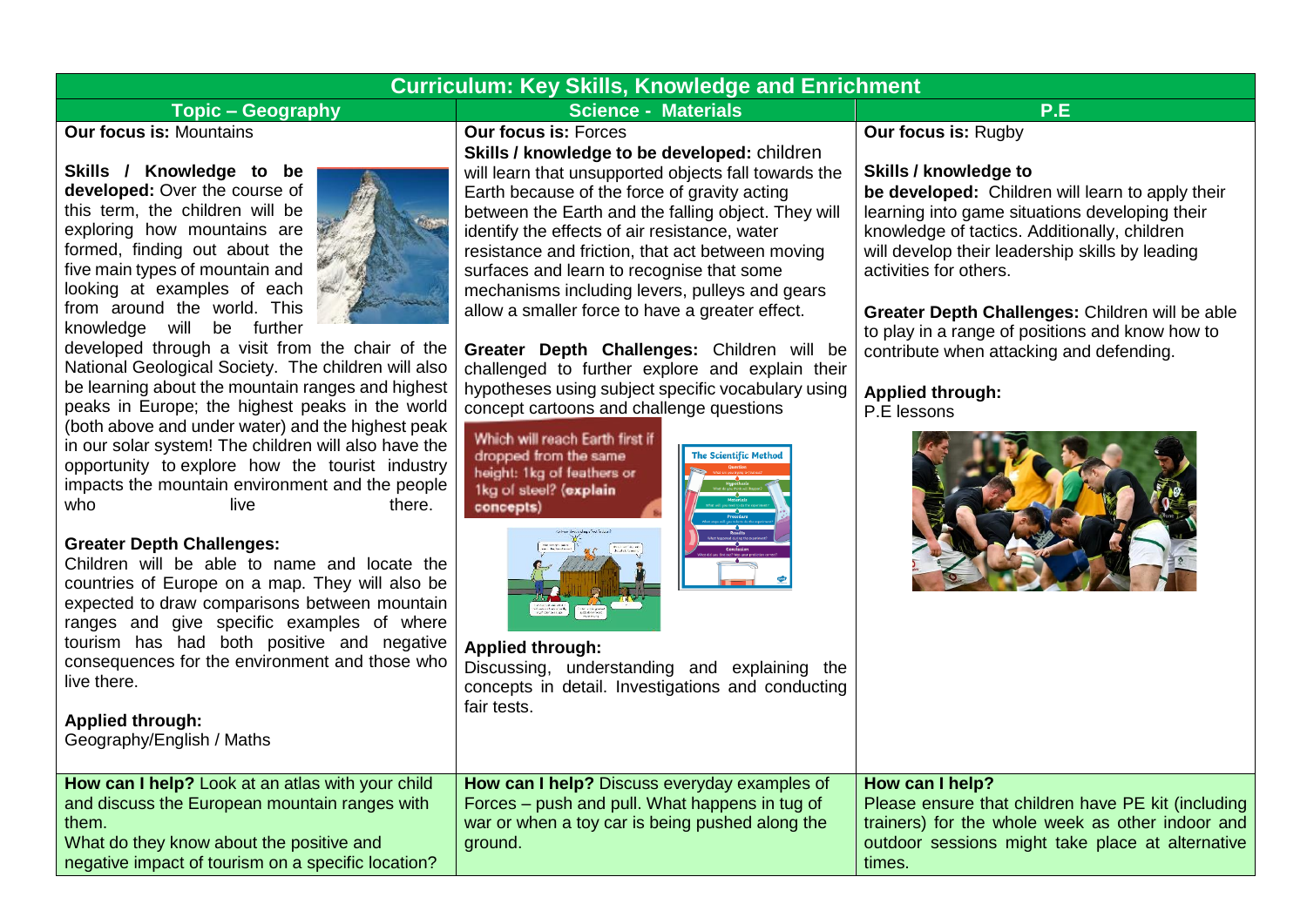| <b>Curriculum: Key Skills, Knowledge and Enrichment</b>                                                                                                                                                                                                                                                                                                                                                                                                                                                                                                             |                                                                                                                                                                                                                                                                                                                                                                                                                                                                                                                                                         |                                                                                                                                                                                                                                                                                                                                                                                                                                                                                                                                                                                                                                                                                                                                                                                 |                                                                                                                                                                                                                                                                                                                                                                                                                                                                                                                   |  |  |
|---------------------------------------------------------------------------------------------------------------------------------------------------------------------------------------------------------------------------------------------------------------------------------------------------------------------------------------------------------------------------------------------------------------------------------------------------------------------------------------------------------------------------------------------------------------------|---------------------------------------------------------------------------------------------------------------------------------------------------------------------------------------------------------------------------------------------------------------------------------------------------------------------------------------------------------------------------------------------------------------------------------------------------------------------------------------------------------------------------------------------------------|---------------------------------------------------------------------------------------------------------------------------------------------------------------------------------------------------------------------------------------------------------------------------------------------------------------------------------------------------------------------------------------------------------------------------------------------------------------------------------------------------------------------------------------------------------------------------------------------------------------------------------------------------------------------------------------------------------------------------------------------------------------------------------|-------------------------------------------------------------------------------------------------------------------------------------------------------------------------------------------------------------------------------------------------------------------------------------------------------------------------------------------------------------------------------------------------------------------------------------------------------------------------------------------------------------------|--|--|
| <b>DT</b>                                                                                                                                                                                                                                                                                                                                                                                                                                                                                                                                                           | <b>French</b>                                                                                                                                                                                                                                                                                                                                                                                                                                                                                                                                           | <b>PSHE / Wellbeing</b>                                                                                                                                                                                                                                                                                                                                                                                                                                                                                                                                                                                                                                                                                                                                                         | R.E.                                                                                                                                                                                                                                                                                                                                                                                                                                                                                                              |  |  |
| is:<br>Our focus<br>Frame structures<br><b>Skills</b><br>knowledge to be<br>developed:<br>Children will identify a purpose for<br>their product and draw up a design.<br>They will plan and select tools and<br>materials for a purpose and learn the<br>correct way to use these tools safely.<br>They will learn how to evaluate their<br>design<br>against<br>the<br>original<br>specification.<br><b>Greater Depth Challenges: children</b><br>will further explore alternative<br>methods if the first structure fails,<br>and they will evaluate this process | Our focus is:<br>Les portraits et<br>$Q$ eyen $x$<br>Les Cadeux<br>Skills /<br>knowledge to<br>be developed:<br>Children will use their prior<br>knowledge of body parts in French<br>when completing self-portraits. The<br>focus of this half-term is for pupils to<br>explore how to ask, buy and thank<br>people for presents in French.<br>Pupils will also learn a Christmas<br>carol and perform a French play.<br>Greater depth challenges: Children<br>will play with language and develop a<br>greater understanding of<br>grammatical rules. | <b>Our focus is: Becoming</b><br>$\frac{1}{2}$ 7 Steps of $\frac{1}{2}$ relax $k$ de Relaxation<br>an active Citizen<br><b>PLAY</b><br>Skills / knowledge to<br><b>BREATHE</b><br>be developed:<br><b>BELIEVE</b><br>RELAX<br>Children will gain an<br>understanding that circumstances in<br>other countries are different and that<br>decisions we make have an<br>international impact e.g. Fair Trade<br>and climate change. Children will<br>learn to recognise and challenge<br>stereotypes.<br><b>Greater Depth Challenges:</b><br>Children will have an understanding<br>of how issues are presented in the<br>media can alter and impact people's<br>perceptions. Children will begin to<br>identify media bias and know where<br>to go to find impartial information. | Our focus is: Christianity (Arts and<br>Architecture/charity and generosity)<br><b>Skills / knowledge</b><br>to be developed:<br>children will learn to describe and<br>make connections between<br>examples of religious creativity<br>(Churches) and explore religious<br>teachings, charities and ways of<br>expressing generosity.<br>Greater depth challenges: children<br>to reflect on their own experiences<br>and explore the question of how<br>important Art and charity is to the<br>Christian faith. |  |  |
| using specific subject vocabulary.<br>Applied through: drawing,<br>ICT.<br>group discussion, use of practical<br>apparatus and materials.                                                                                                                                                                                                                                                                                                                                                                                                                           | <b>Applied</b><br>through:<br>Art,<br>Drama,<br>singing and discussion with partners.                                                                                                                                                                                                                                                                                                                                                                                                                                                                   | <b>Applied through:</b><br>Discussion, Partner/Group work,<br>Relax Kids, Cosmic Kids. Videos.<br>Emotional check-ins and meditation.                                                                                                                                                                                                                                                                                                                                                                                                                                                                                                                                                                                                                                           | Applied through: Group work, whole<br>class discussion, art and reflection.                                                                                                                                                                                                                                                                                                                                                                                                                                       |  |  |
| How can I help?<br>Research different frame structures<br>and their purpose<br>9tents/shelters/wigwam) What shape<br>is the most effective and which<br>material would work better.                                                                                                                                                                                                                                                                                                                                                                                 | How can I help?<br>Children can use the free app<br>Duolingo to improve their French<br>(pupils do not need a login from the<br>school to use Duolingo).<br>https://www.duolingo.com/<br>$\bullet$ .<br>duolingo                                                                                                                                                                                                                                                                                                                                        | How can I help?<br>Talk with your<br>child about their<br>mindful<br>emotions<br>and<br>explore<br>moments using Relax Kids activities<br>or Cosmic Yoga.<br>https://www.relaxkids.com/                                                                                                                                                                                                                                                                                                                                                                                                                                                                                                                                                                                         | How can I help? Explore Christian<br>architecture and paintings together<br>and discuss what you like about<br>them. Talk to your child about<br>charities and what it means to be<br>generous not only in financial terms.                                                                                                                                                                                                                                                                                       |  |  |